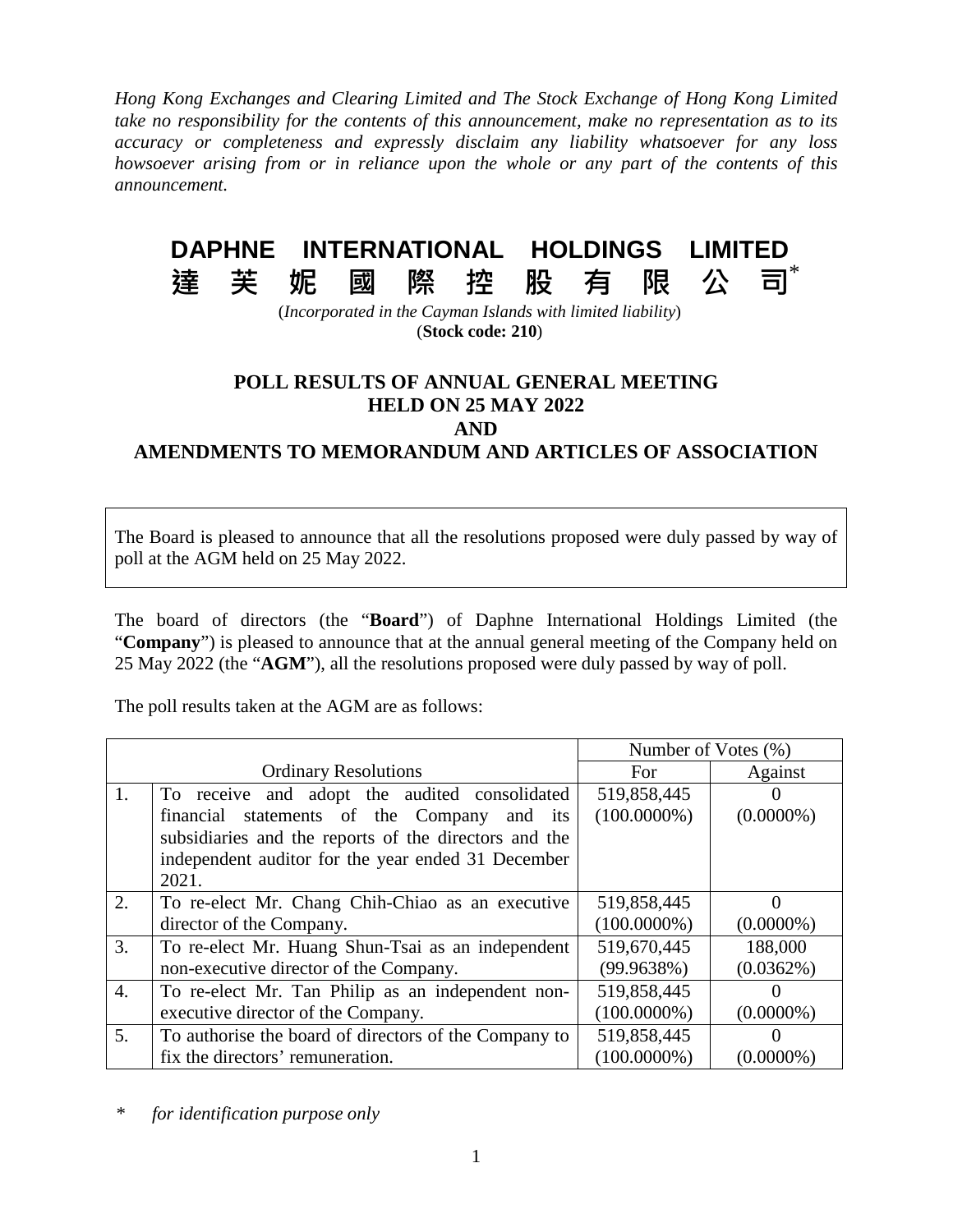|                             |                                                                | Number of Votes (%) |              |
|-----------------------------|----------------------------------------------------------------|---------------------|--------------|
| <b>Ordinary Resolutions</b> |                                                                | For                 | Against      |
| 6.                          | <b>PricewaterhouseCoopers</b><br>To<br>the<br>re-appoint<br>as | 519,858,445         |              |
|                             | Company's independent auditor and to authorise the             | $(100.0000\%)$      | $(0.0000\%)$ |
|                             | board of directors to fix their remuneration.                  |                     |              |
| 7.                          | To grant a general mandate to the directors to                 | 519,858,445         | $\Omega$     |
|                             | repurchase shares of the Company.                              | $(100.0000\%)$      | $(0.0000\%)$ |
| 8.                          | To grant a general mandate to the directors to allot,          | 506,710,445         | 13,148,000   |
|                             | issue and deal with shares of the Company.                     | (97.4708%)          | $(2.5292\%)$ |
| 9.                          | To extend the general mandate granted to the directors         | 506,710,445         | 13,148,000   |
|                             | to issue shares under Resolution No. 8 by adding the           | (97.4708%)          | $(2.5292\%)$ |
|                             | number of shares repurchased by the Company under              |                     |              |
|                             | Resolution No. 7.                                              |                     |              |
| 10.                         | To approve the grant of 51,800,000 share options to            | 517,906,445         | 1,952,000    |
|                             | Mr. Wang Jungang, an executive director of the                 | (99.6245%)          | (0.3755%)    |
|                             | Company.                                                       |                     |              |
| 11.                         | To approve the adoption of the 2022 Share Option               | 517,906,445         | 1,952,000    |
|                             | Scheme.                                                        | (99.6245%)          | (0.3755%)    |
| 12.                         | To approve the termination of the 2013 Share Option            | 519,856,445         | 2,000        |
|                             | Scheme.                                                        | (99.9996%)          | $(0.0004\%)$ |
|                             |                                                                | Number of Votes (%) |              |
| <b>Special Resolution</b>   |                                                                | For                 | Against      |
| 13.                         | To approve the adoption of the new Memorandum and              | 517,908,445         | 1,950,000    |
|                             | Articles of Association of the Company.                        | (99.6249%)          | $(0.3751\%)$ |

*\* The full text of Resolutions 7 to 13 are set out in the notice of AGM.* 

As more than 50% of the votes were cast in favour of each of the proposed ordinary resolutions and more than 75% of the votes were cast in favour of the proposed special resolution at the AGM, all such resolutions were duly passed by the shareholders of the Company.

As at the date of the AGM, the total number of issued shares of the Company was 1,814,056,622 shares, which was the total number of shares entitling the holders to attend and vote for or against the resolutions at the AGM. There were no shares entitling the holders to attend and abstain from voting in favour of the resolutions in the AGM as set out in the Rules Governing the Listing of Securities on The Stock Exchange of Hong Kong Limited (the "**Listing Rules**") and no shareholders were required under the Listing Rules to abstain from voting at the AGM.

There were no restrictions on any shareholder to cast votes on any of the proposed resolutions at the AGM.

None of the shareholders has stated their intention to vote against or to abstain from voting at the AGM on any of the resolutions in the Company's circular dated 14 April 2022 (the "**Circular**").